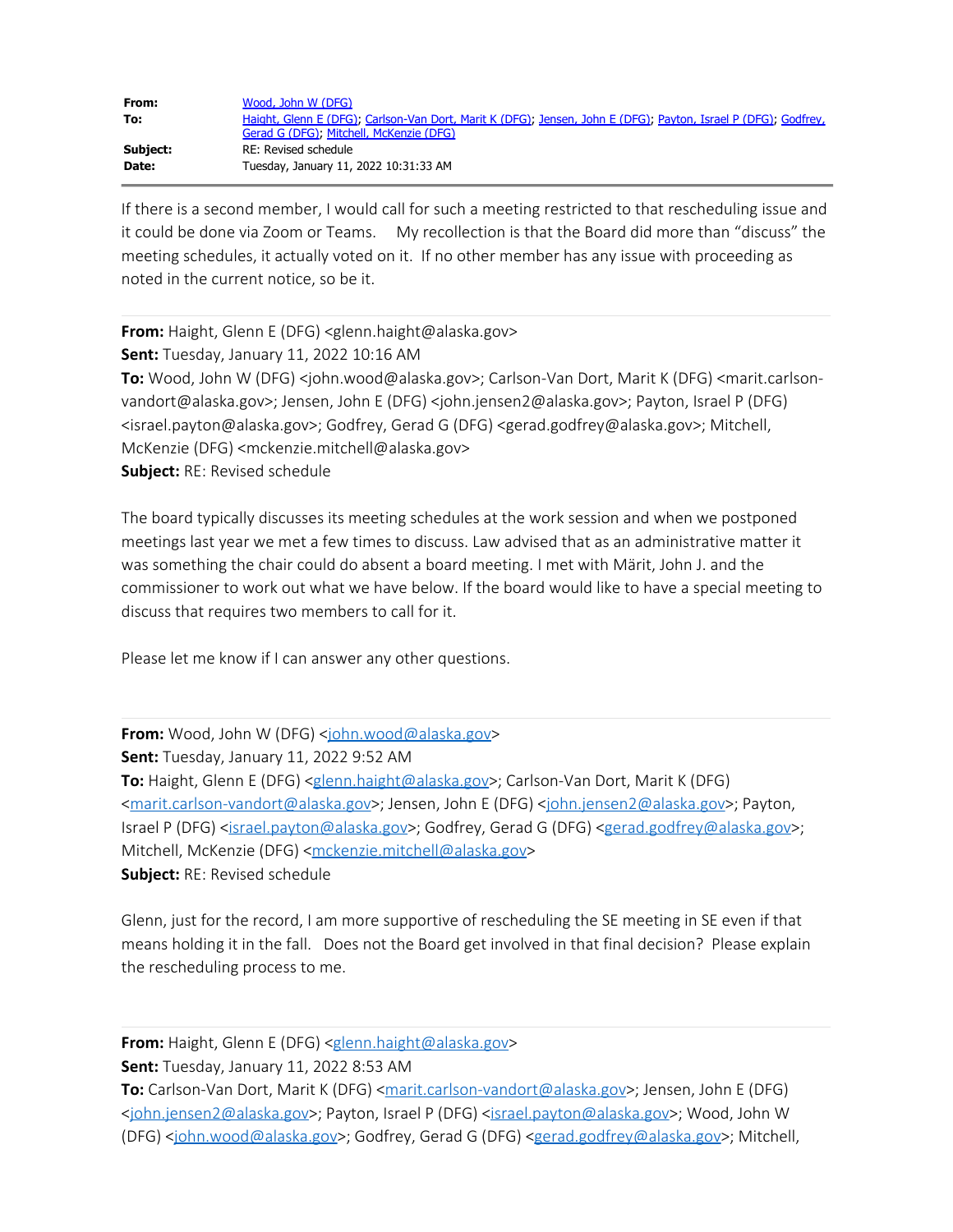McKenzie (DFG) [<mckenzie.mitchell@alaska.gov](mailto:mckenzie.mitchell@alaska.gov)> **Subject:** Revised schedule

Good morning all,

I think we are close on a revised meeting schedule. There is just one more thing at play, but I don't it will impact the board.

We are defaulting back to Anchorage for the remaining meetings for a variety of reasons. We'll issue a meeting announcement here this morning that will go into a few items, but generally it boils down  $to -$ 

- Trying to move past the brunt of the surge. Hopefully March will be that.
- A few board members have conflicts so March 10 is the earliest we can go.
- We have the board equipment routed back to Anchorage. Taking it back and forth to Southeast would require air freight and that's very costly.
- Fisheries are around the corner. Herring can start as early as mid-March so we'll take that up first. Actually take us Southeast first.
- April really isn't a good time to do meetings so trying to not creep too far down that road will help.
- And sadly, Anchorage has better testing and hospital capacity.

We are doing a few things to lessen the impact of shifting to Southeast.

- For public testimony only we'll set up F&G offices to let the public come in and do their 3 minutes. We'll still have all the main players in Anchorage for testimony and committees. Committees will not be done with remote participation.
- The comment period was extended to February 23.
- The Hatchery Committee is shifted to the backend of the Southeast meeting. That is a meeting lots of SE folks would need to come up for regardless.
- As we move Statewide shellfish down the month, this will help address scheduling issues with P282/ACR7 dealing with Area M fisheries.

The revised meeting schedule is:

- Southeast and Yakutat Finfish and Shellfish, March 10-22, 2022, Anchorage, Egan
- Hatchery Committee, March 23, 2022, Anchorage, Egan
- *Tentative*: Statewide Shellfish and Supplemental issues, March 26-April 2, 2022, Anchorage, Egan (we are waiting to see if the BOG's January meeting will be cancelled. If so, we were considering fitting them in between the Hatchery Committee and Statewide. However, at this point they are moving forward and I've learned recently the Egan may not be available later. I'll try to get this confirmed as soon as possible.)

Thanks for your patience while we sort this out. Glenn